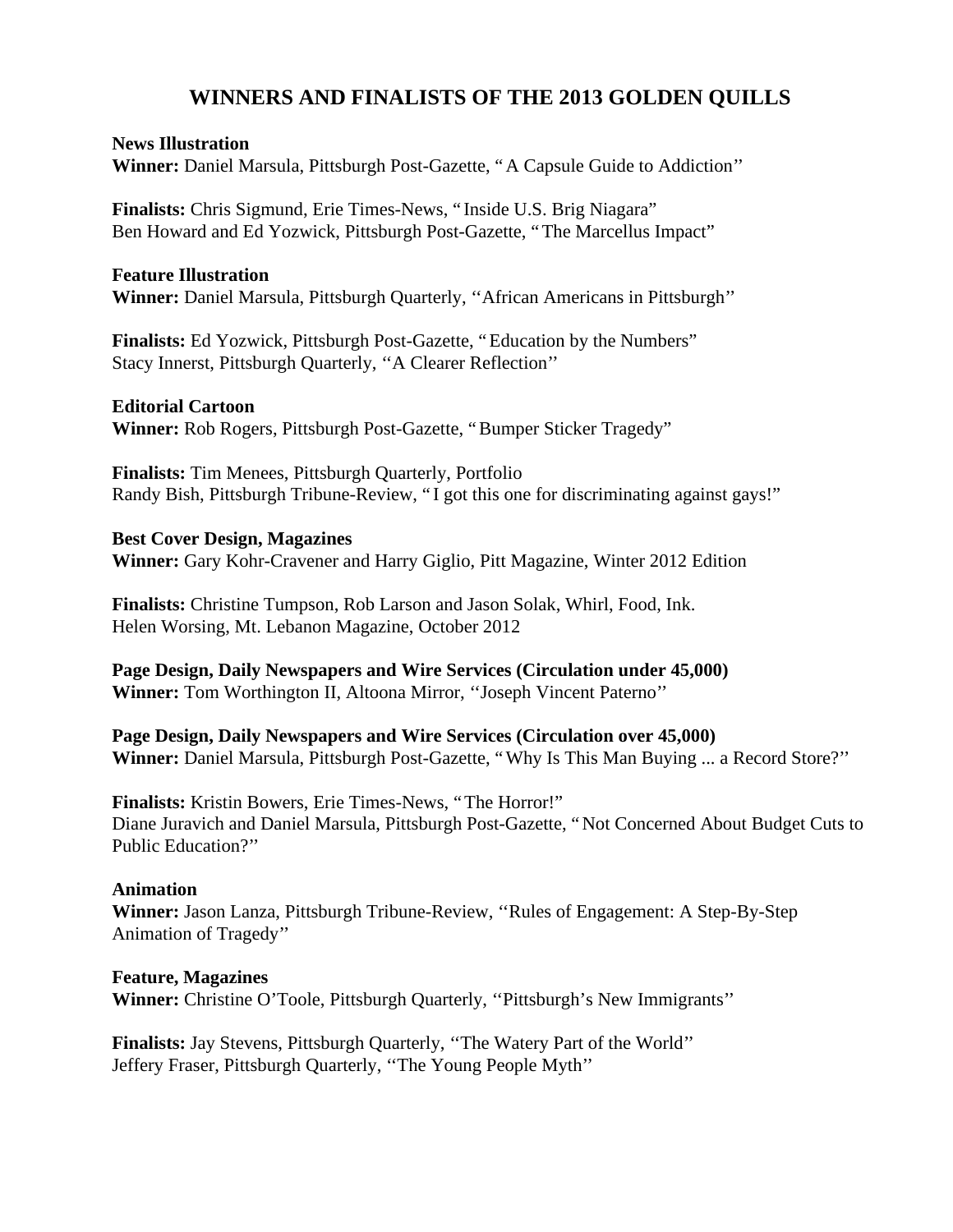## **Feature Article or Series, Nondaily Newspapers**

**Winner:** Kris Mamula, Pittsburgh Business Times, ''Putting a Price on Life''

**Finalists:** Patrick Varine, Penn Hills Progress, ''Los Banos, Nazi Infiltrator, Best Known For Work Following War'' Stephanie Hacke, South Hills Record, ''Community Support Helps Family Through Difficult Time''

#### **Photography, Magazines**

**Winner:** Christine Tumpson, Allie Wist and Cayla Zahoran, Edible Allegheny Magazine, ''Locavore for Life''

**Finalists:** Melody Farrin, SHADY AVE, ''The Height of Victorian Splendor'' John Beale, Pittsburgh Quarterly, ''Dogs of Our Lives''

## **Feature, Radio**

**Winner:** Jenelle Pifer, The Allegheny Front, ''Weave This Way: Fifth Generation Basket Weaver Preserves Tradition''

**Finalists:** Jenelle Pifer, The Allegheny Front, ''Pennsylvania Hunting Camp Invites Disabled Vets to Heal Outdoors'' Reid R. Frazier, The Allegheny Front, ''Trying to Get a Foot in the Shale Industry''

#### **Profile Feature, Magazines**

**Winner:** Ervin Dyer, Pitt Magazine, ''The Helper''

**Finalists:** Ted Anthony and Julie Talerico, Pittsburgh Magazine, ''Jim Rohr, Pittsburgher of the Year'' Laura Pace Lilley, Mt. Lebanon Magazine, ''Food for Thought''

#### **Photo Essay/Special Photo**

**Winner:** Michael Henninger, Pittsburgh Post-Gazette, ''Democratic National Convention''

**Finalists:** Julia Rendleman, Pittsburgh Post-Gazette, " Fouled Waters" Sean Stipp, Pittsburgh Tribune-Review, " The Monsour Mess"

#### **Documentary, Radio**

**Winner:** Reid R. Frazier, Kathy Knauer and Ann Murray, The Allegheny Front, ''Gas Planet: The Impact of the Natural Gas Boom on Climate Change''

**Finalist:** Brian Siewiorek, WYEP-FM, " 2012's Departures"

### **Feature photography**

**Winner:** Andy Colwell, Erie Times-News, ''First Day of School -- Early Risers''

**Finalists:** Erica Hilliard, Valley News Dispatch, ''Winter Cold'' Michael Henninger, Pittsburgh Post-Gazette, ''In Motion''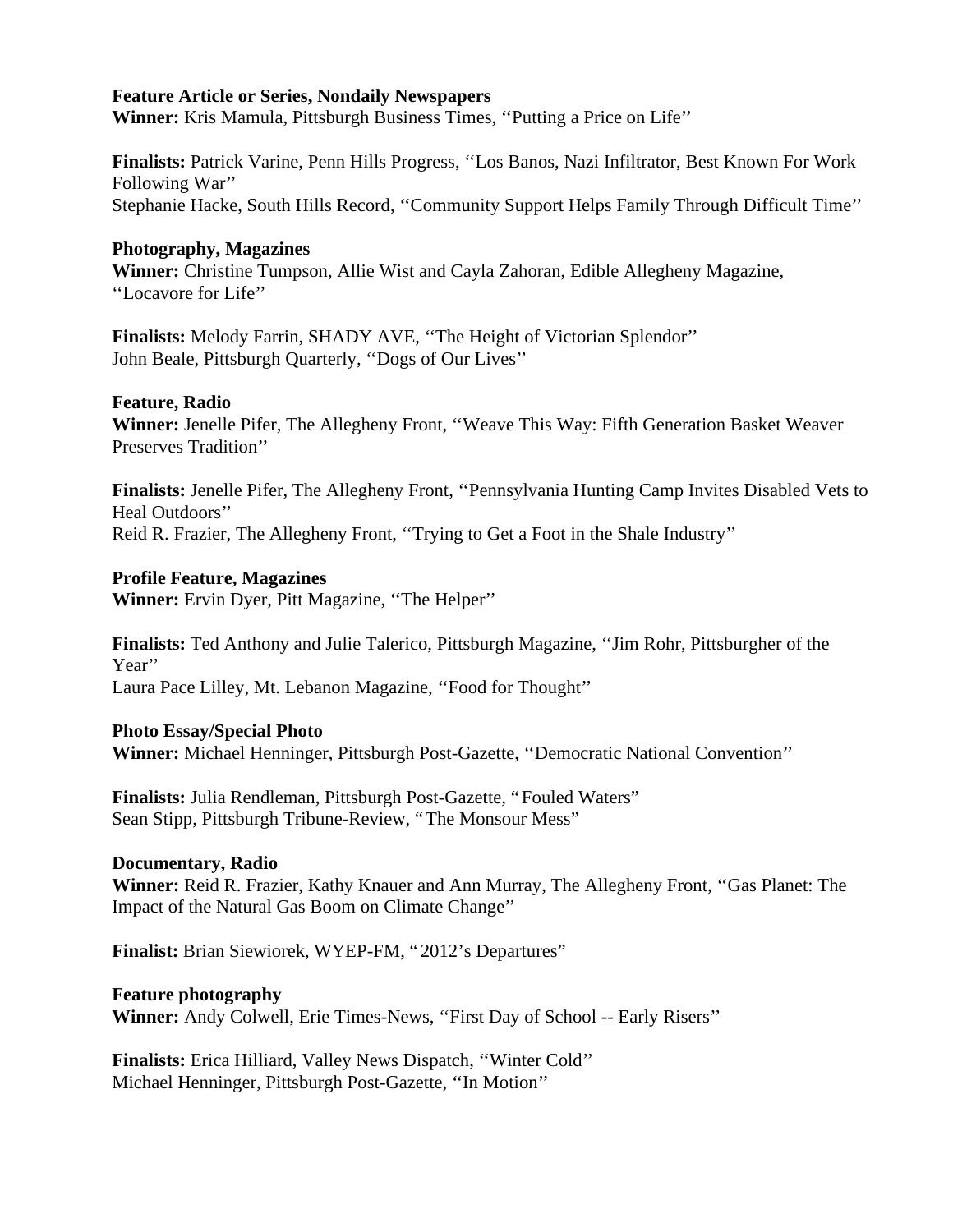## **Fashion/Style/Home Feature, Magazines**

**Winner:** Nancy Polinsky Johnson, SHADY AVE, ''Holiday Sparkle Amid Historic Splendor''

**Finalists:** Marylynn Uricchio, Pittsburgh Quarterly, ''Homefront'' Nicole Barley, MacKenzie Hoops and Michael Sahaida, Whirl, ''Spring Awakening''

## **Documentary, Television**

**Winner:** Beth Dolinar, David Cohen and Walt Francis, WQED-TV, ''Rose's Garden: Surviving My Mother's Mental Illness''

**Finalist:** Nathalie Berry, Paul Ruggieri and Michael Bartley, WQED-TV, ''Woodworkers of Western Pennsylvania''

## **Personality Portrait, Photography**

**Winner:** Rebecca Droke, Pittsburgh Post-Gazette, ''On the 15th of every Month: Beth Simko''

**Finalists:** Guy Wathen, Pittsburgh Tribune-Review, ''Jacob Buck'' Michael Henninger, Pittsburgh Post-Gazette, ''Tea Party Tour Kicks off in Cranberry''

**Feature Article or Series, Daily Newspapers and Wire Services (Circulation under 45,000) Winner:** Kayleen Cubbal, New Castle News, ''A True Hero'' and ''A Time for Healing''

**Finalists:** Tom Yerace, Valley News Dispatch, ''Social Conscience of the Valley'' Karen Mansfield, Observer-Reporter, ''Tales We Tell'' series

## **Online Feature**

**Winner:** Carly Noel, Ward Hobbs and Jack Klingensmith, WPXI.com, ''Pittsburgh Boy Battling Cancer Meets Hero, WWE Star Daniel Bryan''

**Finalists:** John Paul, BeaverCountian.com, ''Hiring Practices of Sheriff's Office May Violate State Law"

Staff, Pittsburgh Post-Gazette, ''PG Plate''

## **Feature, Television Winner:** Ken Rice, Ian Smith and Michael Challik, KDKA-TV, ''Susan's Story''

**Finalists:** Wendy Bell, Andy Cunningham and Mike Lazorko, WTAE-TV, ''Journey of Strength'' Pierina Morelli, Nathalie Berry and Michael Bartley, WQED-TV, ''Antiques Roadshow Comes to Town''

**Feature Article or Series, Daily Newspapers and Wire Services (Circulation 45,000 and Over) Winner:** Michael Fuoco, Pittsburgh Post-Gazette, ''Heroin's Siren Song: When Love Is Lost'' and ''Far From faceless''

**Finalists:** Mike Wereschagin, Pittsburgh Tribune-Review, ''A Place to Bloom'' Teresa Lindeman, Pittsburgh Post-Gazette, ''Going Local: Buyers demanding Local, Fresh Foods'' et al.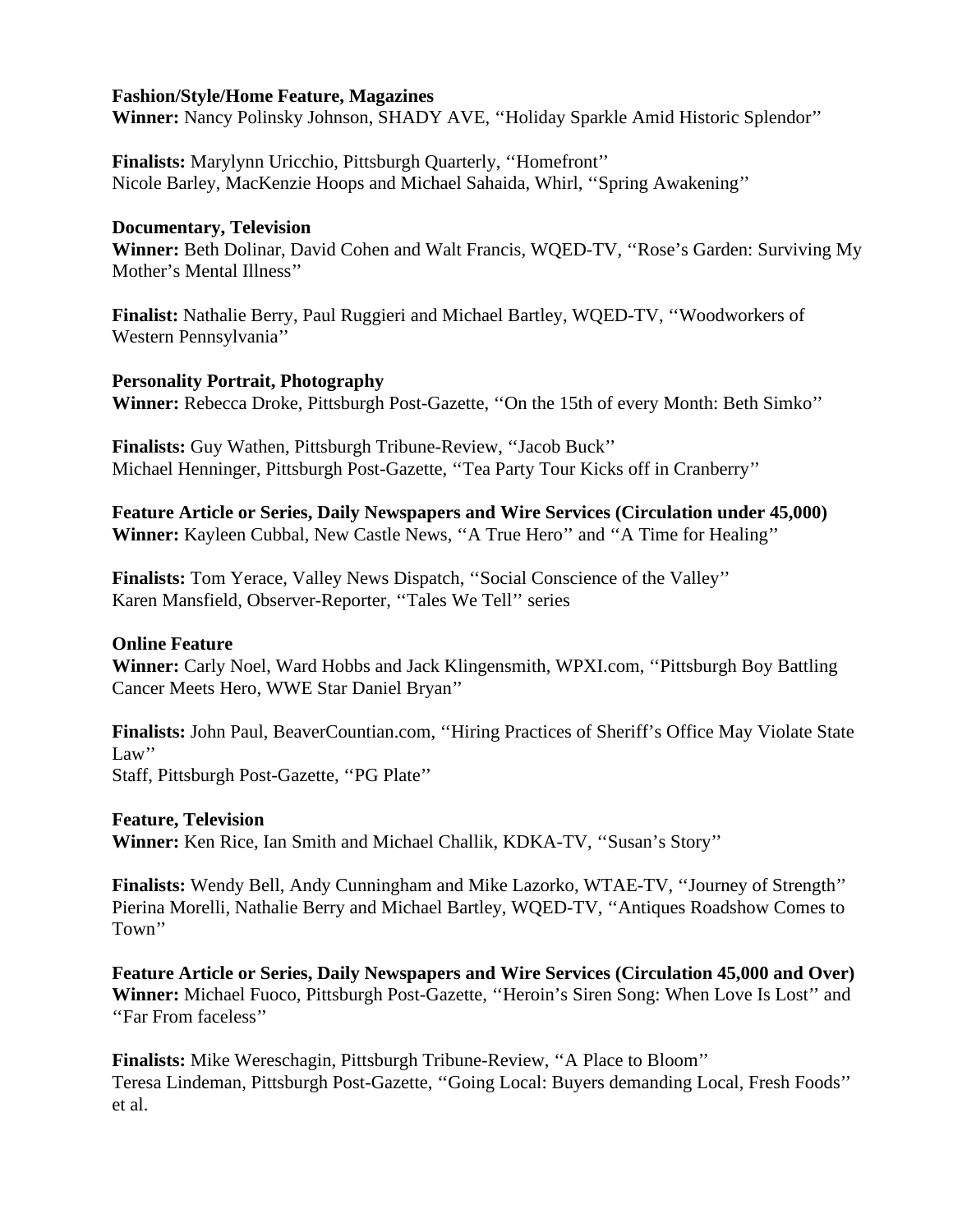## **Community Service, Magazines**

**Winner:** Seamus McGraw, Pittsburgh Quarterly, ''The Marcellus Shale''

**Finalists**: Ben Schmitt and Jeffery Fraser, Pittsburgh Quarterly, ''African Americans in Pittsburgh'' Christine O'Toole, Pittsburgh Quarterly, ''Pittsburgh's New Immigrants''

## **Public Affairs/Community Service, Radio**

**Winner:** Staff, The Allegheny Front, "The Allegheny Front Weekly Program"

## **Community Engagement News, Online**

**Winner:** Kristina Serafini and Bobby Cherry, Sewickley Herald, "Community Engagement Through Use of Social Media"

**Finalists:** Mila Sanina and Steve Mellon, Pittsburgh Post-Gazette, "The Digs" Aaron Kendeall, Observer-Reporter, "W&J community remembers McNerney"

## **Public Affairs/Community Service, Television**

**Winner:** Mark Barash, Steve Fogle and Brian Leopold, WPXI-TV, "Take This Job and Love It"

**Finalists:** Pierina Morelli, Tonia Caruso and Michael Bartley, WQED-TV, "Pittsburgh 360: Marcellus Shale Episode" Gina Catanzarite, Nathalie Berry and Pierina Morelli, WQED-TV, "Pittsburgh 360: Hunger Episode"

## **Education Feature, Magazines**

**Winner:** Ben Schmitt, Pittsburgh Quarterly, "A Clearer Reflection"

**Finalists:** Nichola Moretti, Mt. Lebanon Magazine, "Hiring Great Teachers" Tom Imerito, Pittsburgh Quarterly, "Discovering Man in America"

## **Education, Nondaily Newspapers**

**Winner:** Lauren Daley, Pittsburgh City Paper, "Academic Warnings: PPS Parents Upset About Notification Process Involving Teacher Accused of Child Porn"

## **Education, Radio**

**Winner:** Jim Cunningham and Stephen Baum, WQED-FM, "WQED-FM PSO Tour Blog"

#### **Education, Newspapers and Wire Services (Circulation Under 45,000)**

**Winner:** Christine Haines, The Herald-Standard, "Taking Advantage of a Second Chance"

**Finalist:** Rex Rutkoski, Valley News Dispatch, "Song in Her Heart"

## **Education, Television**

**Winner:** Andy Sheehan and Anne Linaberger, KDKA-TV, "Cyber School Watch"

**Finalist:** Maria Kakay, David Cohen and Frank Caloiero, WQED-TV, "Roboclass: Reconnecting a Homebound Student"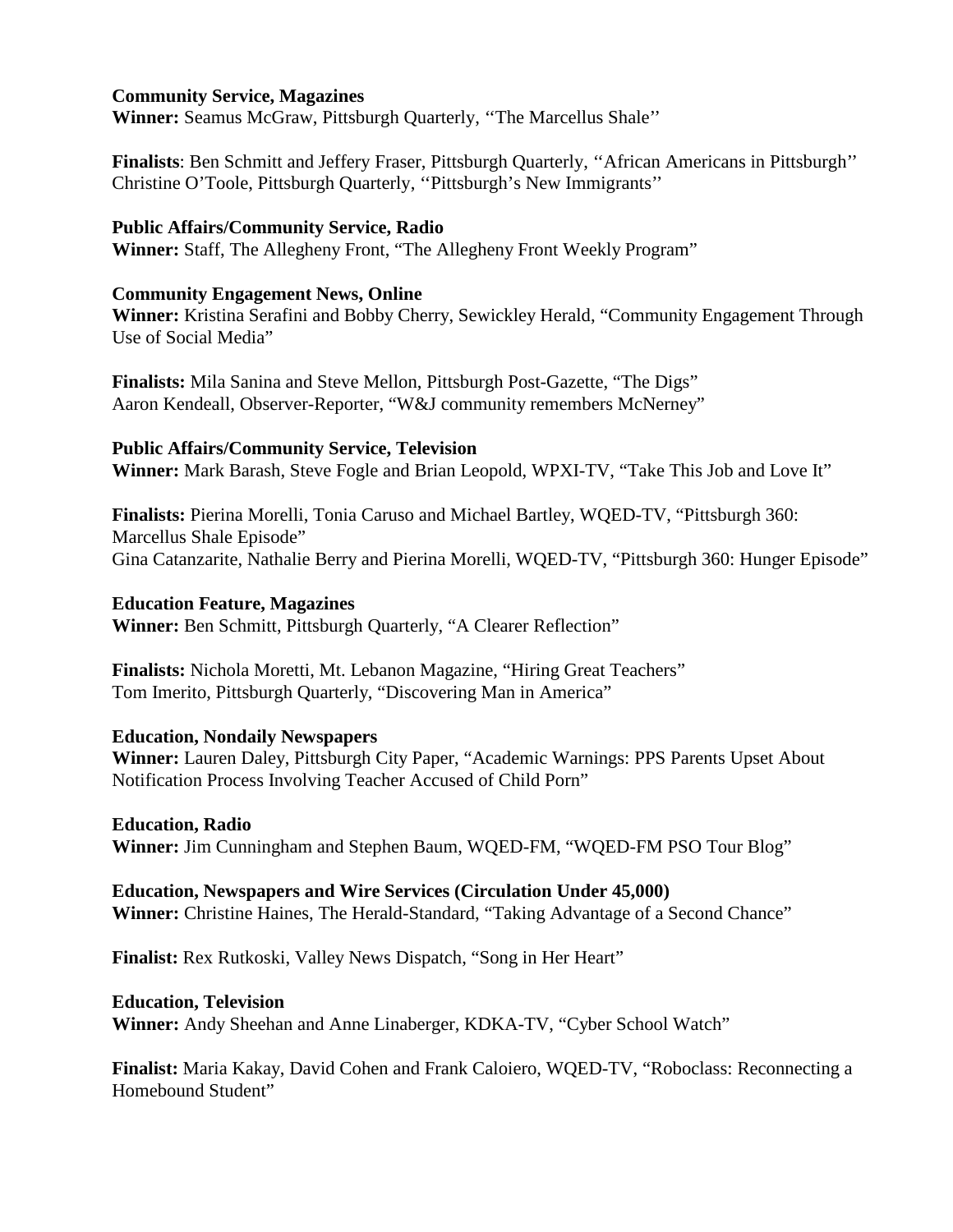## **Education, Newspapers and Wire Services (Circulation 45,000 and Over)**

**Winner:** Bill Schackner, Pittsburgh Post-Gazette, " Upgrades Are Putting State Schools in a Bind"

**Finalists:** Amanda Dolasinski, Rossilynne Skena and Jewels Phraner, Pittsburgh Tribune-Review, "Do Teacher Absences Affect Student Learning?"

Mary Niederberger, Pittsburgh Post-Gazette, "First-Grader Wins Award for Writing: Annie Clark Was Born Without Hands, But You Wouldn't Know It From Her Penmanship"

#### **Business/Technology/Consumer Article or Series, Magazines**

**Winner:** Ted Anthony and Julie Talerico, Pittsburgh Magazine, "Jim Rohr, Pittsburgher of the Year"

# **Business/Technology/Consumer Article or Series, Nondaily Newspapers**

**Winner:** Charlie Deitch, Pittsburgh City Paper, "EDMC Coverage"

**Finalists:** Jewels Phraner, Ligonier Echo, "Raw Milk Contamination Affects Ligonier Supplier" Diane Daniels, New Pittsburgh Courier, "New Year Means New Attitude"

## **Business/Technology/Consumer Story, Radio**

**Winner:** Erika Beras, WESA-FM, "Poland Shale Series"

**Finalist:** Jenelle Pifer, The Allegheny Front, "Going off the Grid: Renewable Energy Made Accessible"

## **Business/ Technology/Consumer Article or Series, Daily Newspapers and Wire Services (Circulation Under 45,000)**

**Winner:** Staff, The Herald-Standard, "Casino Could Generate More Than \$3 Million in Tax Revenue" et al.

**Finalists:** Mary Ann Thomas, Valley News Dispatch, "Curtiss Wright Strike" Debbie Wachter, New Castle News, "Shale Boom: Seismic Testing Going on in County" et al.

## **Business/Technology/Consumer, Online**

**Winner:** Rick Earle, Tim Holoman and Ward Hobbs, WPXI-TV, "Stimulus Spending"

**Finalists:** Erich Schwartzel, Pittsburgh Post-Gazette, "Pipeline" Bill Heltzel, PublicSource, "The Perfect Financial Crime – Almost"

# **Business/Technology/Consumer Story, Television Winner:** Mike Lee, Paul Ruggieri and Glenn Syska, WQED-TV, "Reclaiming Ground Zero"

**Finalists:** Tonia Caruso, Bob Lubomski and Paul Ruggieri, WQED-TV, "Pittsburgh's Next Renaissance: Downtown Living" Susan Koeppen, Ian Smith and Dave Colabine, KDKA-TV, "Kitchen Fires"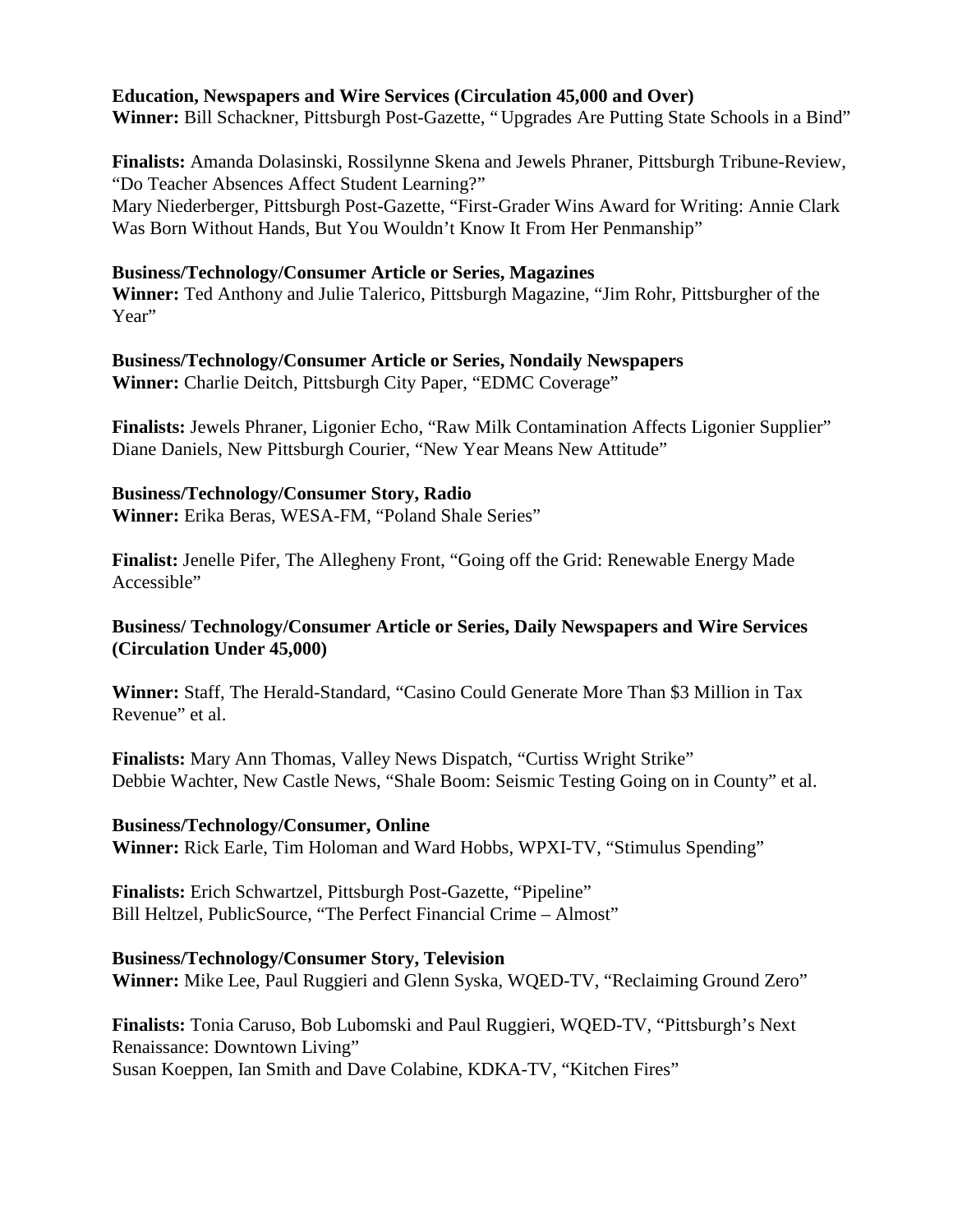# **Business/Technology/Consumer Article or Series, Newspapers and Wire Services (Circulation 45,000 and Over)**

**Winner:** Lou Kilzer, Andrew Conte and Jim Wilhelm, Pittsburgh Tribune-Review, "\$hadow Economy"

**Finalists:** Sean Hamill and Jonathan Silver, Pittsburgh Post-Gazette, "Sky's the Limit/UPMC: Forging a Giant Footprint" et al.

Ann Belser, Pittsburgh Post-Gazette, "Low Water Making Miss. River Navigation Treacherous" et al.

## **Health/Science/Environment Article or Series, Magazines**

**Winner:** Joe Miksch, Pitt Med, "The Meaning of Life, Told With 13 Polypeptides: Mighty Mitochondria Energize the Cell, and Much More"

**Finalists:** Cara Masset, Pitt Magazine, "Perfect Fit" Natalie Bell, h Magazine, "Green Legacy" Tom Imerito, Pittsburgh Quarterly, "Quantum Couple" Deborah Weisberg and Jennifer Bails, SHADY AVE, "East End Water Woes"

## **Health/Science/Environment Article or Series, Nondaily Newspapers**

**Winner:** Bill O'Driscoll, Pittsburgh City Paper, "Warning Lights: Rare Synchronous Fireflies Are Discovered in Allegheny National Forest -- A Hotbed of Logging and Gas-Drilling"

**Finalists:** Anya Litvak and Kris Mamula, Pittsburgh Business Times, "Fighting Infections: Rates Down Statewide as Hospitals Stress Prevention"

B. Rose Huber, Pitt Chronicle, "Like a Noisy Political Campaign, Grassroots Neurons Wire and Fire Together for Dominance in the Brain"

## **Health/Science/Environment Story, Radio**

**Winner:** Reid R. Frazier, The Allegheny Front, "Amid Shale Rush, Trying to Answer Health Questions"

**Finalists:** Erika Beras, WESA-FM, "Medicaid Selection" Ann Murray, The Allegheny Front, "Vanishing Tonewoods: High End Guitar Makers Go Green"

## **Health/Science/Environment Article or Series, Daily Newspapers and Wire Services (Circulation Under 45,000)**

**Winner:** Tom Yerace, Valley News Dispatch, "Neighborhood Menace"

**Finalists:** Mary Ann Thomas, Valley News Dispatch, "Nuclear Cleanup Costs Expected to Skyrocket" Heather Hottle, Centre Daily Times, "Treating Cancer 'A Whole New Way'"

## **Health/Science/Environment, online**

**Winner:** Bill Heltzel, PublicSource, "Pittsburgh area vets have one of longest waits in country for disability claims"

**Finalists:** Emily DeMarco, PublicSource, "Potholes: Health Indicators of the City Streets"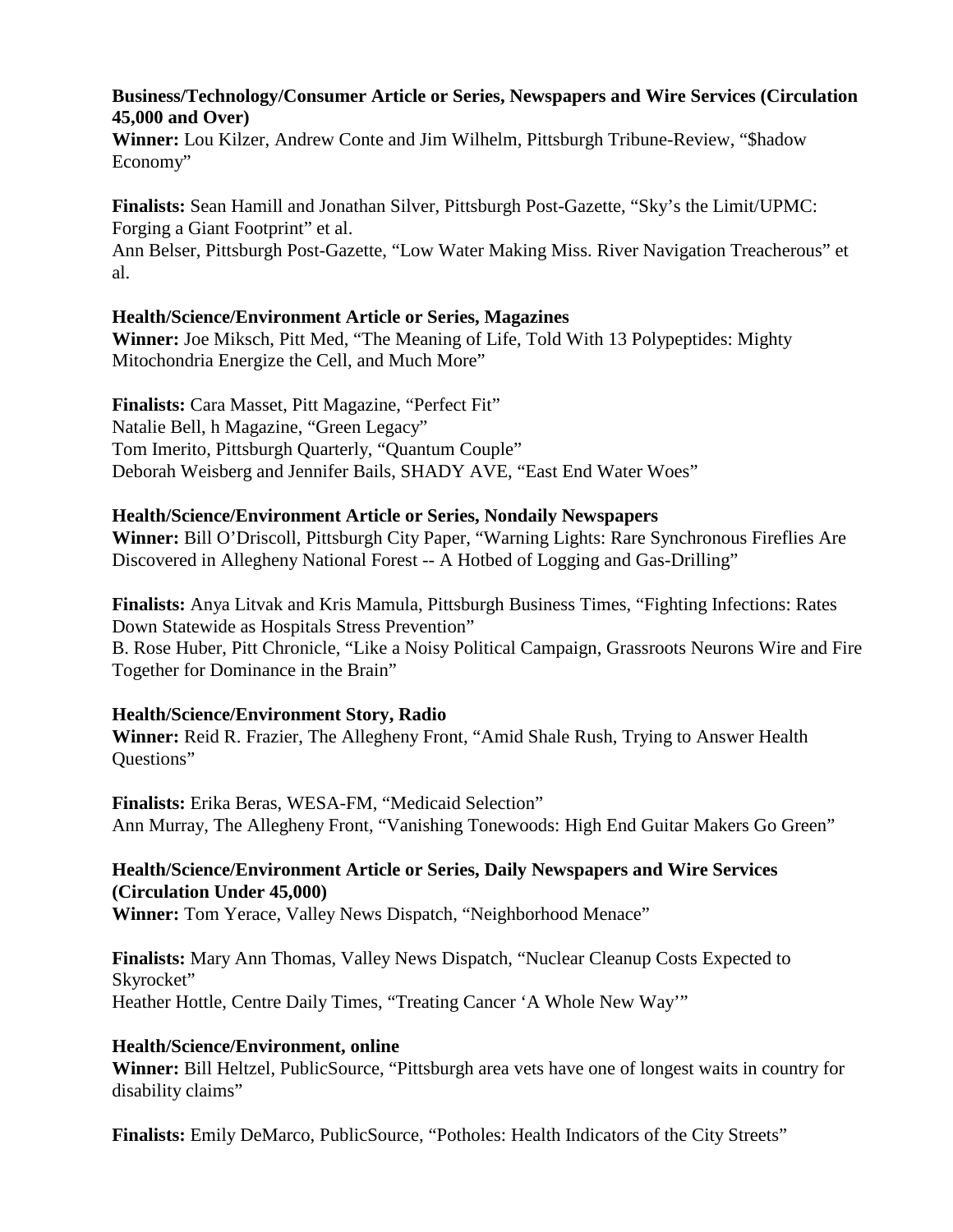Elaine Vitone, Pitt Med, "Tinnitus: A Pitt Medcast"

#### **Health/Science/Environment Story, Television**

**Winner:** Rick Earle and Tim Holoman, WPXI-TV, "Drilling Dangers"

**Finalists:** Gina Catanzarite, David Cohen amd Glenn Syska, WQED-TV, "The Race to Save Pennsylvania's Bats" David Highfield, Kym Gable and Ian Smith, KDKA-TV, "The Real Bionic Man"

## **Health/Science/Environment Article or Series, Daily Newspapers and Wire Services (Circulation 45,000 and Over)**

**Winner:** Jasmine Goldband and Adam Smeltz, Pittsburgh Tribune-Review, ''Journey for Recovery''

**Finalists:** Gerry Weiss, Erie Times-News, "Wounds of War" Erich Schwartzel, Pittsburgh Post-Gazette, "Fouled waters"

#### **History/Culture Article or Series, Magazines**

**Winner:** Ervin Dyer, Pitt Magazine, "Still We Rise"

**Finalist:** Christine O'Toole, Pittsburgh Quarterly, "Pittsburgh's New Immigrants"

#### **History/Culture Article or Series, Nondaily Newspapers**

**Winner:** B. Rose Huber, Pitt Chronicle, "YRBFYR OTHN: Nicholas Rescher Resurrects History's First Sophisticated Wartime Coding Machine"

**Finalist:** Deborah Brehun, Ligonier Echo, "First Waitress Remembers Serro Diner's Heyday"

## **History/Culture Article or Series, Daily Newspapers and Wire Services (Circulation Under 45,000)**

**Winner:** Park Burroughs, Observer-Reporter, "A Death in the Lyric" Series

**Finalists:** Frances Borsodi Zajac, The Herald-Standard, "Living History" Brian Rittmeyer, Valley News Dispatch, "From Eyesore to Treasure Chest"

## **History/Culture Story, Television**

**Winner:** Rick Sebak, Kevin Conrad and Matt Conrad, WQED-TV, "25 Things I Like About Pittsburgh"

**Finalists:** David Highfield, Ian Smith and Anne Linaberger, KDKA-TV, "The 'New' Gulf Tower" Mike Clark and Kris Pursel, WTAE-TV, "Then and Now"

**History/Culture, Daily Newspapers and Wire Services (Circulation 45,000 and Over) Winner:** Staff, Pittsburgh Post-Gazette, "Titanic 100th Anniversary" Special Section

**Finalists:** Betsy Hiel, Pittsburgh Tribune-Review, "Egyptian Antiquities Threatened" Catherine Cloutier, Andy Colwell and Erie Times-News staff, Erie Times-News, "Arriving Home: The Refugee Experience in Erie"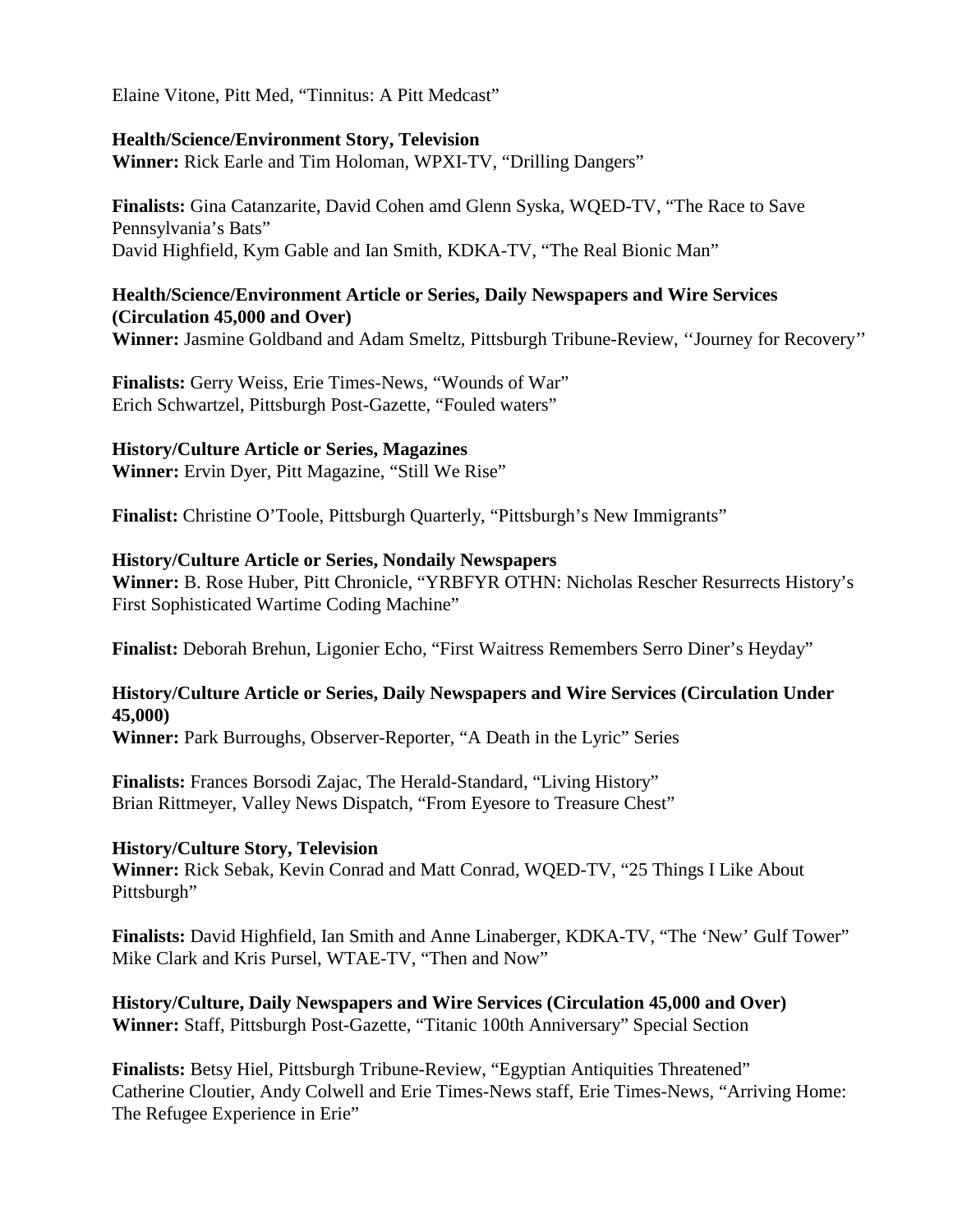## **Arts & Entertainment Feature, Magazines**

**Winner:** Sandra Levis, Pittsburgh Quarterly, "Reading Room"

**Finalists:** Marianne Davis, Pittsburgh Quarterly, "The Arts Equation" Melanie Linn Gutowski, Pittsburgh Quarterly, "Steel City Spectacle"

**Arts & Entertainment Article or Series or Criticism, Nondaily Newspapers Winner:** Robert Raczka, Pittsburgh City Paper, Art Reviews

**Finalist:** Stacey Federoff, The Times-Sun, "Pittsburgh Area Buzzes After Sisters Appear on National TV"

#### **Arts & Entertainment Story, Radio**

**Winner:** Jim Cunningham and Bryan Sejvar, WQED-FM, "Pittsburgh Symphony Radio"

**Finalists:** Jim Cunningham and Stephen Baum, WQED-FM, "Pittsburgh Symphony Tour Report -- Cologne, Germany" Brian Siewiorek, WYEP-FM, "American Originals: The Beach Boys" Dan Weinberg, KQV, "Dan Weinberg -- On Stage"

**Arts & Entertainment Article or Series or Criticism, Newspapers and Wire Services (Circulation Under 45,000)** 

**Winner:** Rex Rutkoski, Valley News Dispatch, "Nashville Dreams"

## **Arts & Entertainment, online**

**Winner:** Carly Noel and Rob Johnston, WPXI.com, "See & Be Seen"

**Finalist:** Andrew McGill, Pittsburgh Post-Gazette, "Immaculate Reception"

## **Arts & Entertainment Story, Television**

**Winner:** David Highfield, Ian Smith and Anne Linaberger, KDKA-TV, "Hollywood Pittsburgh"

**Finalists:** Rebecca Jean Born and Frank Caloiero, WQED-TV, "Duquesne University Tamburitzans" Pierina Morelli, WQED-TV, "What Makes Rick Tick?"

# **Arts & Entertainment Article or Series or Criticism, Newspapers and Wire Services (Circulation 45,000 and Over)**

**Winner:** Mark Roth, Pittsburgh Post-Gazette, ''Music Fades Slowly''

**Finalists:** Scott Mervis, Pittsburgh Post-Gazette, "How Great Is Eddie Van Halen?" Barbara Vancheri, Pittsburgh Post-Gazette, "Out From the Shadows" Scott Mervis, Pittsburgh Post-Gazette, "Velvet Underground vs. Warhol" Lindsay Poisson, Erie Times-News, "Ready to Watch, You Are ..."

#### **Food Feature, Magazines**

**Winner:** Kate Chynoweth and Julie Talerico, Pittsburgh Magazine, "Creme de la Crème"

**Finalists:** Valentina and Julie Talerico, Pittsburgh Magazine, "Best Restaurants 2012"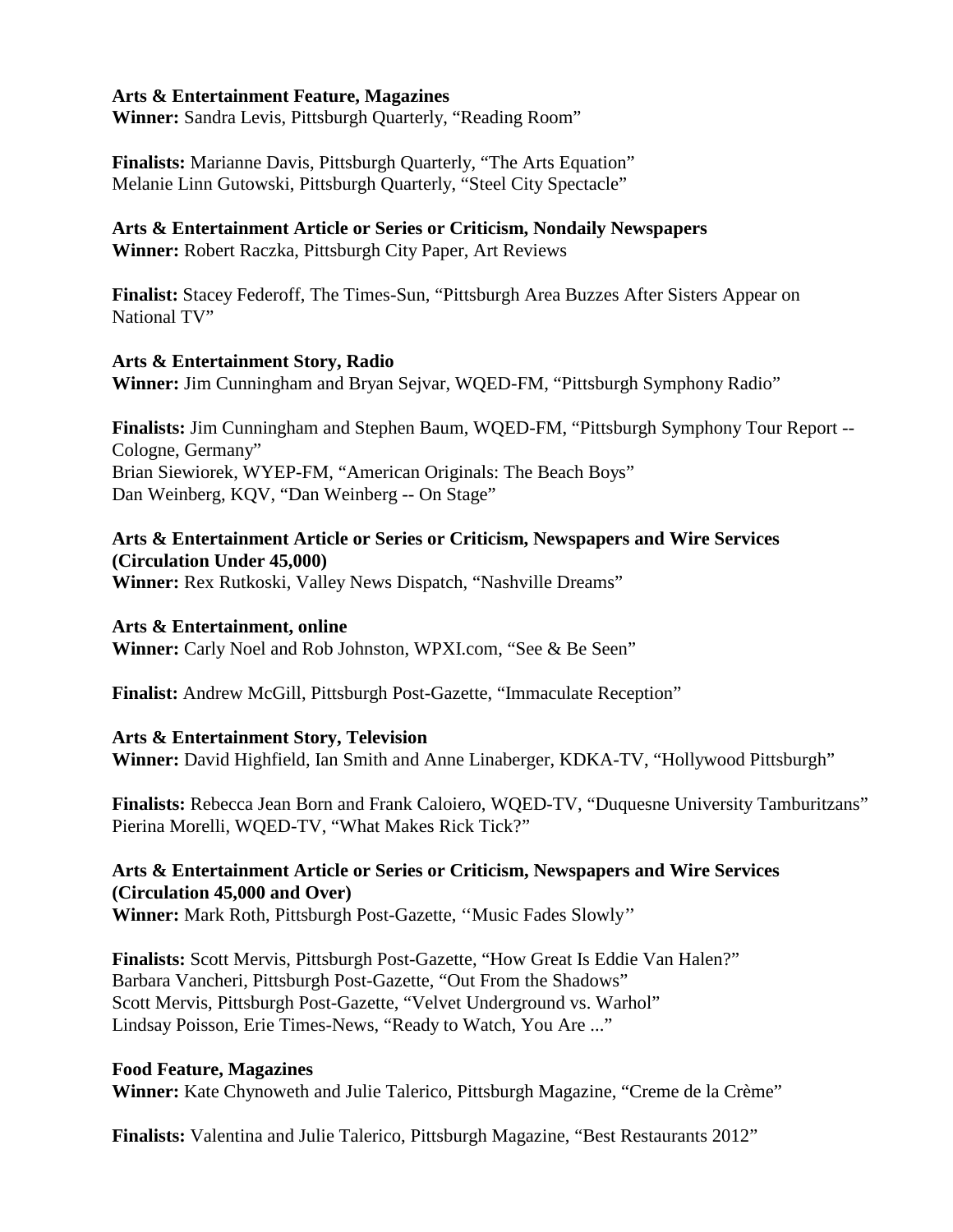Joseph Sabino Mistick, Pittsburgh Quarterly, "Neighborhood Joints"

## **Food Feature, Newspapers and Wire Services (Circulation Under 45,000)**

**Winner:** Mary Ann Thomas, Valley News Dispatch, "Reason to Squawk"

**Food Feature, Newspapers and Wire Services (Circulation 45,000 and Over) Winner:** Gretchen McKay, Pittsburgh Post-Gazette, ''Not Grate: To Cook Meat Directly on the Coals Is to 'Clinch' ... and It's a Cinch''

**Finalists:** Gretchen McKay, Pittsburgh Post-Gazette, "When It's Cold, We Make Sausage" Bob Batz, Pittsburgh Post-Gazette, "Is 'In Vitro Meat' Moving Closer to the Menu?"

**Sports Feature, Magazines Winner:** Sean Conboy and Julie Talerico, Pittsburgh Magazine, "Death by 1000 Cuts"

**Finalists:** Nicole Barley, Duane Rieder and MacKenzie Hoops, Whirl, "Clint Hurdle: The Power of Positive Thinking" Charlie Stewart and Jennifer Bails, SHADY AVE, "Champions Tee off in Fox Chapel"

**Sports Reporting, Radio Winner:** Jeff Hathhorn, KDKA Radio, "KDKA Afternoon Sports"

**Sports Photography Winner:** Lake Fong, Pittsburgh Post-Gazette, "A Cloud of Color"

**Finalists:** Andy Colwell, Erie Times-News, "Frustrating Finish" Christopher Horner, Pittsburgh Tribune-Review, "Creamed and Soaked"

**Sports Article or Series, Daily Newspapers and Wire Services (Circulation Under 45,000) Winner:** Cory Giger, Altoona Mirror, "Son Rises at St. Francis"

**Finalists:** Joe Tuscano, Observer-Reporter, "Harnessing History" Jeremy Sellew, Valley Independent, "Scout Team Duty Inspired Lynn"

# **Sports Reporting, Online**

**Winner:** Seth Rorabaugh, Pittsburgh Post-Gazette, "Empty Netters"

**Finalist:** Marino Parascenzo, Pittsburgh Quarterly, "The Seniors Come to Pittsburgh"

## **Sports Reporting, Television**

**Winner:** Bob Pompeani and Anne Linaberger, KDKA-TV, "KDKA Exclusive: Off-Season Questions"

**Finalists:** Channel 11 Special Projects Unit, Channel 11 Sports Staff and Deb Gaita, WPXI-TV, "Pittsburgh Goes for the Gold" Mike Lee, Paul Ruggieri and Luke Furedy, WQED-TV, "Dave Palone: The Drive to Wins"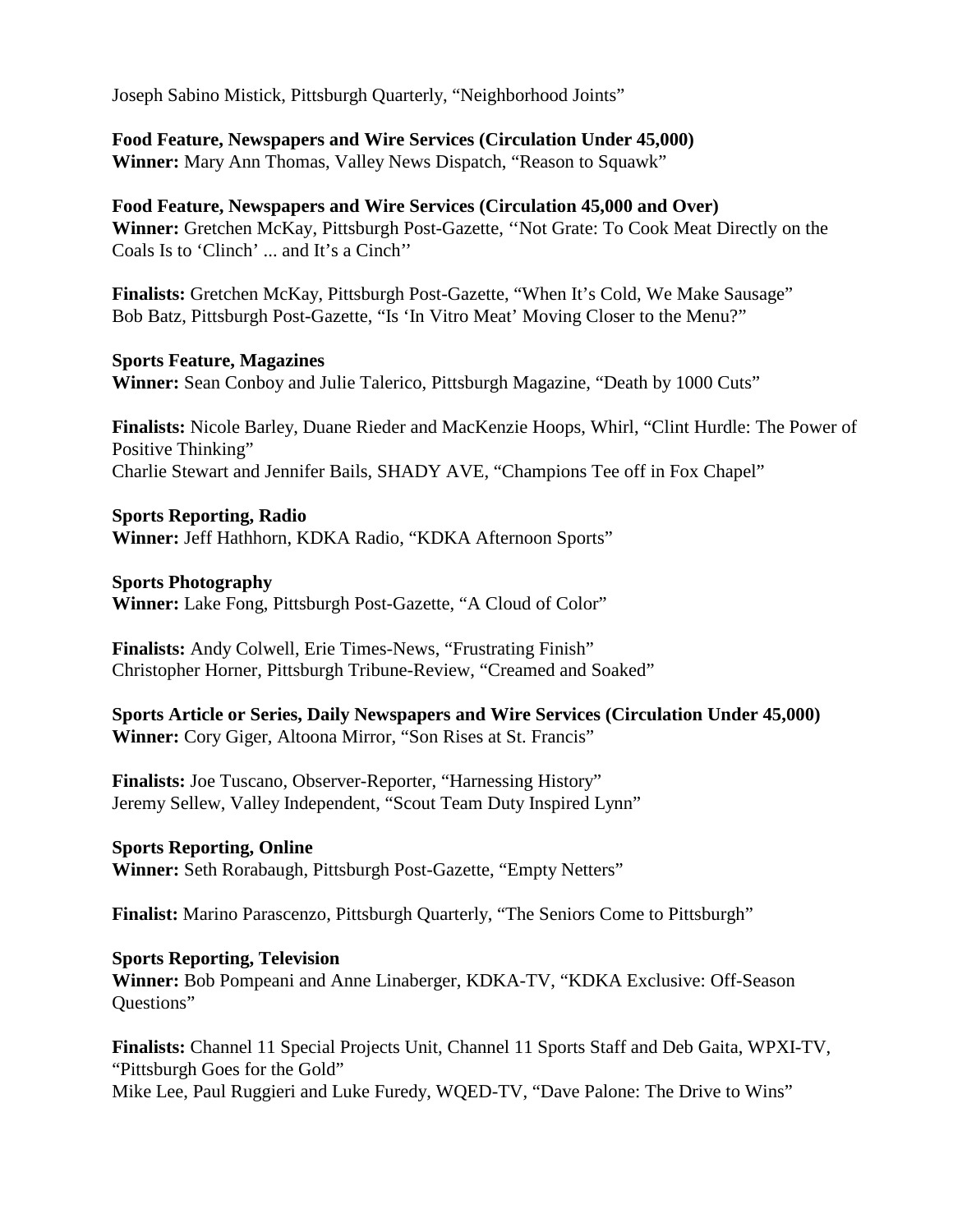## **Sports Article or Series, Daily Newspapers and Wire Services (Circulation 45,000 and Over)**

**Winner:** Carl Prine and Rob Rossi, Pittsburgh Tribune-Review, "Competing for Tax Dollars"

**Finalists:** Ralph N. Paulk, Pittsburgh Tribune-Review, "Round and Round" Brady McCollough, Pittsburgh Post-Gazette, "Open Water Danger: Fran Crippen's Death Alerts Teammates, Family"

#### **Editorial/Commentary, Radio**

**Winner:** Ken Chiacchia, The Allegheny Front, Commentaries of Ken Chiacchia

**Finalist:** Michael Young, Barbara Boylan and Kelly Pidgeon, KDKA Radio, "Property Tax Appeals"

**Editorials, Newspapers and Wire Services (Circulation Under 45,000) Winner:** Mitchel Olszak, New Castle News

**Finalists:** Brad Hundt, Observer-Reporter Jon Stevens, Observer-Reporter

**Editorials, Daily Newspapers and Wire Services (Circulation 45,000 and Over) Winner:** Dan Simpson, Pittsburgh Post-Gazette

**Finalists:** Tom Waseleski, Pittsburgh Post-Gazette Susan Mannella, Pittsburgh Post-Gazette

#### **Columns, Magazines**

**Winner:** Susan Fleming Morgans, M.A. Jackson and Laura Pace Lilley, Mt. Lebanon Magazine "Backwords"

**Finalists:** Allison Hydzik and Jennifer Bails, SHADY AVE, "Kidding Around" Douglas Heuck, Pittsburgh Quarterly, "From the Publisher"

**Columns, Nondaily Newspapers Winner:** Chris Potter, Pittsburgh City Paper, "Potter's Field"

**Columns, Daily Newspapers and Wire Services (Circulation Under 45,000) Winner:** Neil Rudel, Altoona Mirror

**Finalists:** J. Miles Layton, The Herald-Standard Jeremy Sellew, Valley Independent

**Columns, Daily Newspapers and Wire Services (Circulation 45,000 and Over) Winner:** Nafari Vanaski, Pittsburgh Tribune-Review

**Finalists:** Tony Norman, Pittsburgh Post-Gazette Gene Collier, Pittsburgh Post-Gazette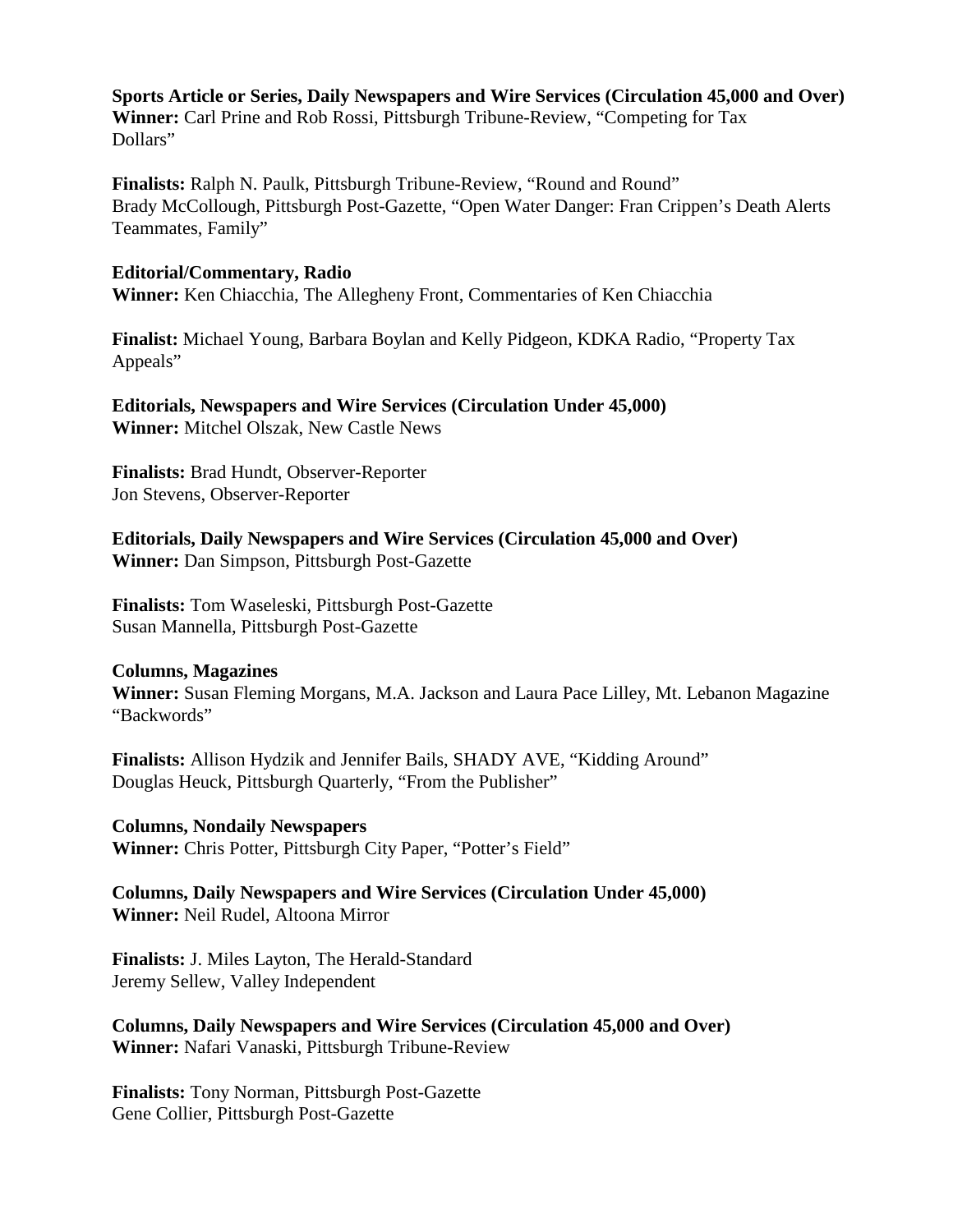## **Continuing Blog, Online**

**Winner:** Seth Rorabaugh, Pittsburgh Post-Gazette, "Empty Netters"

**Finalists:** Tim McNulty and Jim O'Toole, Pittsburgh Post-Gazette, "Early Returns" Virginia Montanez, Sean Conboy and Julie Talerico, Pittsburgh Magazine, "PittGirl"

# **Enterprise/Investigative Article or Series, Nondaily Newspapers**

**Winner:** Matt Stroud, Pittsburgh City Paper, "Shaken Faith"

**Finalists:** Kris Mamula, Pittsburgh Business Times, "Fighting Diabetes in Fayette" Chris Potter, Pittsburgh City Paper, "Want to Privatize Schools? You Might Want to Buy up an Election Cycle or Two First"

## **Enterprise/Investigative Story, Radio**

**Winner:** Deanna Garcia, WESA-FM, "Human Trafficking"

**Finalists:** Larkin Page-Jacobs, WESA-FM, "Rural Domestic Violence" Reid R. Frazier, The Allegheny Front, "When 'No' is Not an Option: Marcellus Boom Brings Problems to the Surface for Landowners"

# **Enterprise/Investigative Article or Series, Daily Newspapers and Wire Services (Circulation Under 45,000)**

**Winner:** Staff, Centre Daily Times, "The Jerry Sandusky Trial" series

**Finalists:** Scott Beveridge and Andy McNeil, Observer-Reporter, "California University Finances under Investigation" et al.

J. Miles Layton, The Herald-Standard, "Broken Fences: Impact of Marcellus Shale Drilling Being Felt in Area"

# **Enterprise/Investigative Story, Television**

**Winner:** Marty Griffin, Martin Rodgers and Anne Linaberger, KDKA-TV, "Sandusky's First Victim"

**Finalists:** Andy Sheehan and Anne Linaberger, KDKA-TV, "Cyber Money: Following the Trail" Deb Gaita, Rick Earle and Tim Holoman, WPXI-TV, "Is This Why We're Broke?"

## **Enterprise/Investigative Article or Series, Daily Newspapers and Wire Services (Circulation 45,000 and Over)**

**Winner:** Lou Kilzer, Andrew Conte and Jim Wilhelm, Pittsburgh Tribune-Review, ''\$hadow Economy''

**Finalists:** Bill Schackner, Pittsburgh Post-Gazette, "CalU Fundraising for Center Ineffective" et al. Sean Hamill and Jonathan Silver, Pittsburgh Post-Gazette, "Sky's the Limit/UPMC: Forging a Giant Footprint" et al.

# **Spot/Breaking News, Nondaily Newspapers**

**Winner:** Malia Spencer, Anya Litvak and Tim Schooley, Pittsburgh Business Times, "Royal Dutch Shell Considering Aliquippa Site for Cracker"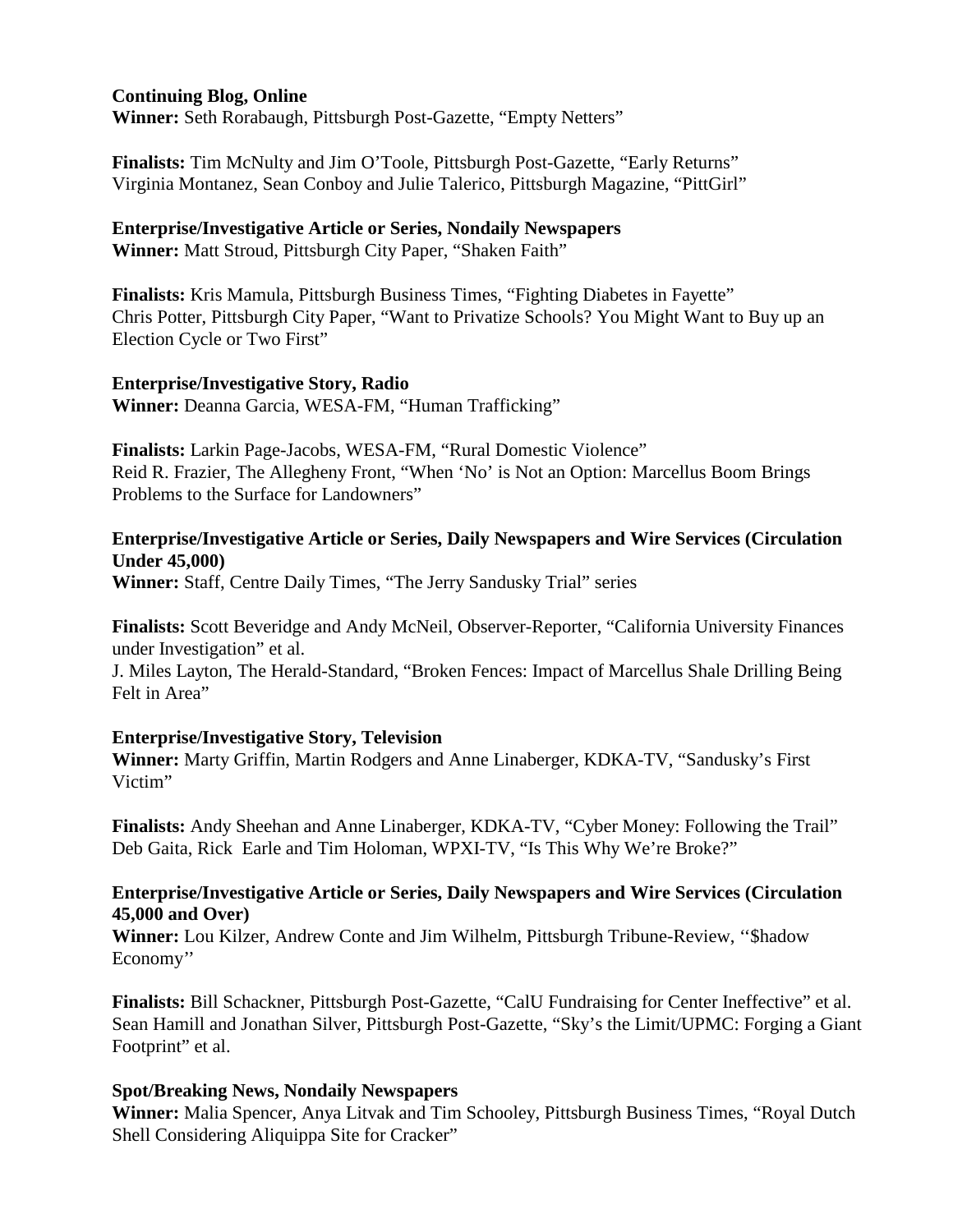**Finalists:** Lee Chottiner, Jewish Chronicle, "Rabbi Sues State, Says Department Selectively Enforced Funeral Director Laws" et al. Toby Tabachnick, Jewish Chronicle, "PCUSA to Take Controversial Vote at Pittsburgh G.A." et al.

**Spot/Breaking News, Radio Winner:** Deanna Garcia, WESA-FM, "Miles Verdict"

**Finalists:** KDKA Staff, KDKA Radio, "Gateway Hostage Situation" Kevin Gavin, WESA-FM, "Specter Obit"

**Spot News, Photography Winner:** Eric Felack, Valley News Dispatch, "Dad Saves Son"

**Finalists:** Eric Felack, Valley News Dispatch, "Ninth Street Inferno" Justin Merriman, Pittsburgh Tribune-Review, "North Side Crash"

**Spot/Breaking News, Daily Newspapers and Wire Services (Circulation Under 45,000) Winner:** Brian Rittmeyer, Valley News Dispatch, "Plaza Burns"

**Finalists:** Scott Beveridge and Karen Mansfield, Observer-Reporter, "W&J Student Killed in City" and "Butler man's Life Memorialized by Friends, Family" Staff, Centre Daily Times, "Joe Paterno Statue Gone"

## **Spot/Breaking News, online**

**Winner:** Staff, WPXI-TV, "Gateway Center Hostage Situation"

**Finalists:** Staff, Centre Daily Times, "NCAA Slams Penn State" John Paul, BeaverCountian.com, "Fireman Injured Battling House Fire in Freedom"

## **Spot/Breaking News, Television**

**Winner:** Staff, WTAE-TV, "Gateway Hostage Situation"

**Finalists:** Channel 11 News Staff, WPXI-TV, "Magee Baby Abduction" Staff, KDKA-TV, "Caught on Video: Drug Bust & Police Chase"

**Spot/Breaking News, Daily Newspapers and Wire Services (Circulation 45,000 and Over) Winner:** Staff, Pittsburgh Post-Gazette, "Hospital Shootings Shock Oakland" et al.

**Finalists:** Staff, Pittsburgh Post-Gazette, "The Freeh Report: The Independent Investigation Into the Jerry Sandusky Case" et al. Staff, Pittsburgh Post-Gazette, "Mystery Lingers After Standoff" et al.

## **News Videography**

**Winner:** Scott Danka, KDKA-TV, "Squirrel Hill Bank Robbery"

**Finalist:** Tim Holoman, WPXI-TV, "Tim Holoman Composite 2012"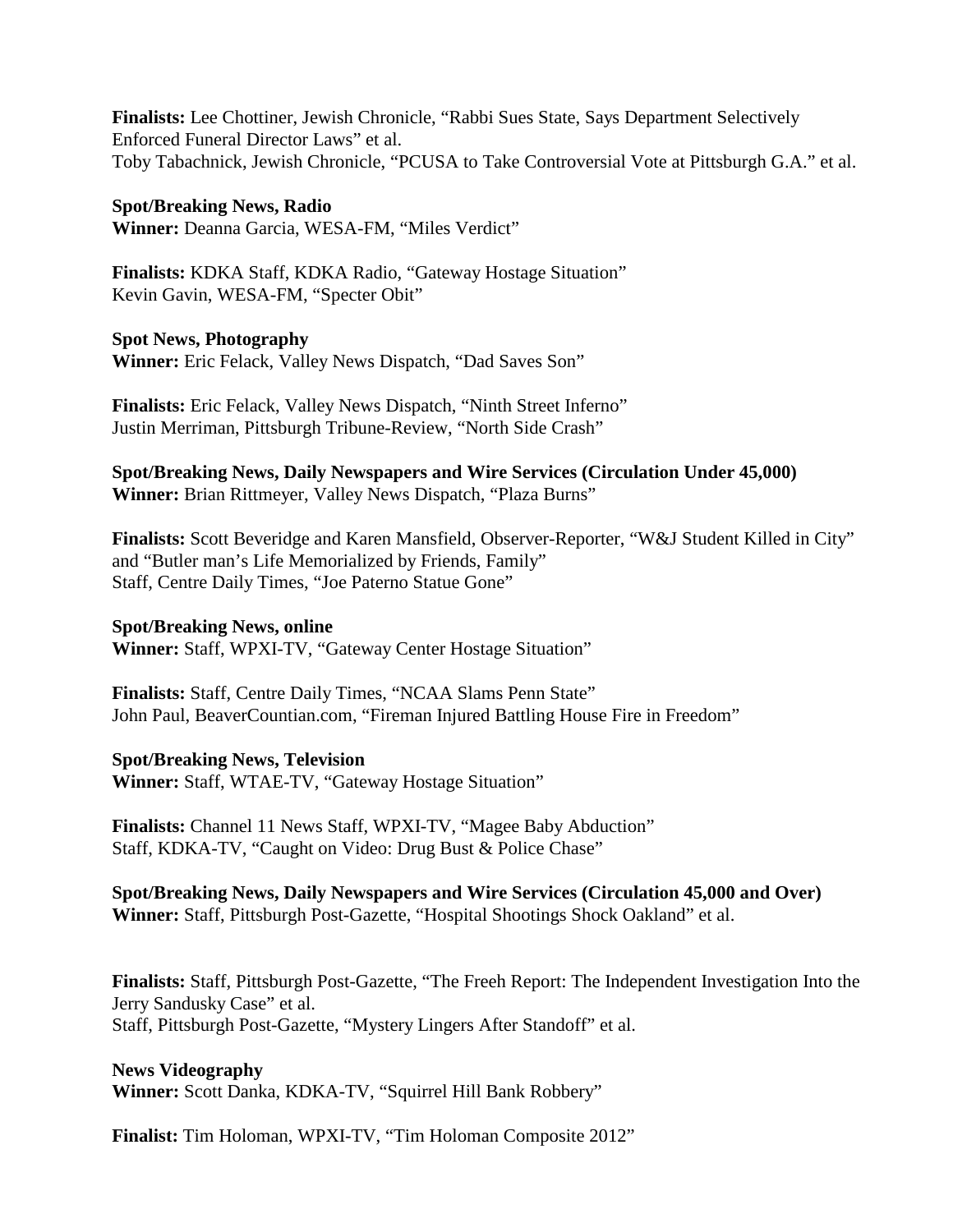## **Best Newscast, Radio Winner:** KDKA Staff, KDKA Radio, "Gateway Hostage Situation"

**Finalist:** PJ Maloney, Bob Bartolomeo and Staff, KQV, "Newscast of  $12/11/12$ "

**Feature Videography Winner:** Christopher Kunicki, KDKA-TV, "On the Road: Hurricane Sandy"

**Finalists:** Pierina Morelli, WQED-TV, "What Makes Rick Tick?" Ian Smith, Dave Colabine and Mike Regan, KDKA-TV, "Kitchen Fires"

## **Videography, Online**

**Winner:** Andrew Rush and Michael Henninger, Pittsburgh Post-Gazette, "Swimming With Sharks"

**Finalists:** Rob Johnston, WPXI-TV, "Take a Ride on Kennywood's Newest Thriller With See & Be Seen" Nate Guidry and Andrew Rush, Pittsburgh Post-Gazette, "Western Psych Shootings"

## **Sports Videography**

**Winner:** Michael Challik, KDKA-TV, Steeler Monday

**Finalist:** Tim Holoman, WPXI-TV, "Pittsburgh Goes for the Gold"

## **Best Newscast, Television**

**Winner:** Staff, WTAE-TV, "WTAE 6 p.m.: Superstorm Sandy"

**Finalists:** Corey Martin and Anne Linaberger, KDKA-TV, "Team Coverage: Hospital Baby Abduction" Channel 11 News Staff, WPXI-TV, Channel 11 News at 5: "Western Psych Shooting"

The following Quill Award winners also received best-of-show awards:

# **Ed Romano Memorial Award: Photography**

Lake Fong, Pittsburgh Post-Gazette, "A Cloud of Color"

# **Ed Romano Memorial Award: Videography**

Christopher Kunicki, KDKA-TV, "On the Road: Hurricane Sandy"

# **Ed King Memorial Award: Radio**

Reid R. Frazier, Kathy Knauer and Ann Murray, The Allegheny Front, "Gas Planet: The Impact of the Natural Gas Boom on Climate Change"

# **Ed King Memorial Award: Television**

Marty Griffin, Martin Rodgers and Anne Linaberger, KDKA-TV, "Sandusky's First Victim"

# **Ray Sprigle Memorial Award: Magazines**

Seamus McGraw, Pittsburgh Quarterly, "The Marcellus Shale"